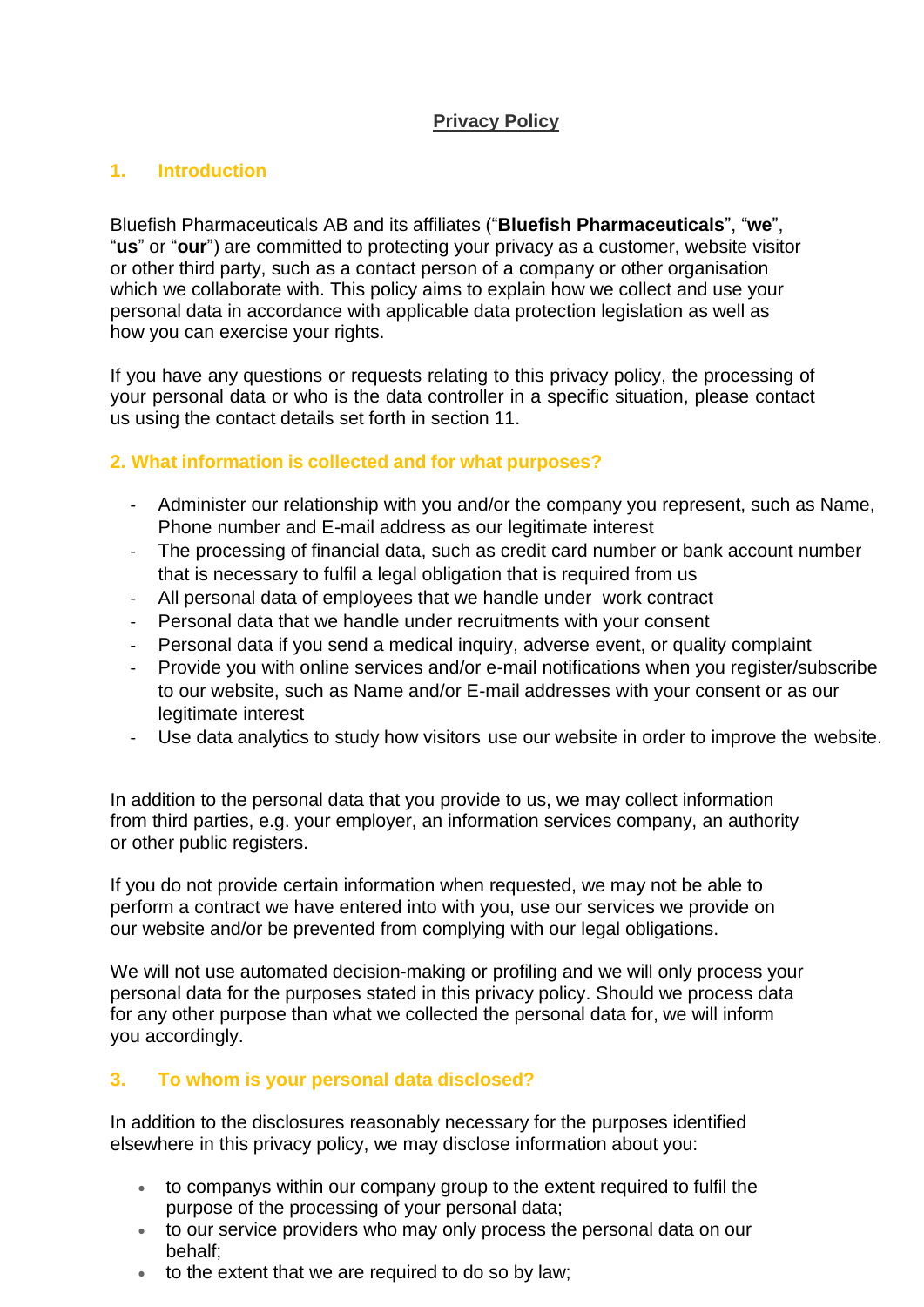- in connection with any legal proceedings or potential legal proceedings;
- in order to establish, exercise or defend our legal rights (including providing information to others for the purposes of fraud prevention and reducing credit risk); and

We will not sell your personal data to third parties.

## **4. Where is your personal data located?**

Information that we process about you may be stored and transferred between any of the countries in which we operate, in order to enable us to use your personal data in accordance with this privacy policy. Your personal data may be stored and transferred to countries which might not necessarily have data protection laws equivalent to those in force in the European Economic Area ("**EEA**"). However, we will take all reasonable technical, organisational and legal measures to ensure that your personal data is securely processed, providing an adequate level by Binding Corporate Rules (BCR), Safety Certificate Contractors (SCC) of protection compared to the level of protection offered within the EEA.

## **5. How is your personal data protected?**

We will take adequate security measures to prevent any accidental or unlawful destruction, loss, alteration, unauthorised disclosure of, or access to your personal information.

#### **6. For how long is your personal data saved?**

We will only save your personal data as long as necessary in order to achieve the purpose it was collected for or as required in order to comply with retention periods under applicable law.

To determine the appropriate retention period for personal data, we will consider the amount, nature and sensitivity of the personal data, the potential risk of harm from unauthorised use or disclosure of your personal data, the purposes for which the personal data is processed for and whether we can achieve those purposes through other means, and the applicable legal requirements.

#### **7. What are your rights and how can you exercise them?**

#### **7.1 Right to access your data**

You may instruct us to provide you with a copy of the personal information we hold about you. Provision of such information is generally free of charge but may under certain circumstances be subject to the payment of a fee.

#### **7.2 Correction, deletion and restriction**

You may request us to correct any incorrect information we have about you as well as to delete any information that is no longer necessary for the purpose it was collected for and/or to restrict processing of your personal data under certain circumstances. However, certain legal obligations may prevent us from immediately correcting, deleting and/or restricting certain information.

#### **7.3 Data portability**

Under certain circumstances, you have a right to receive any personal data that you have